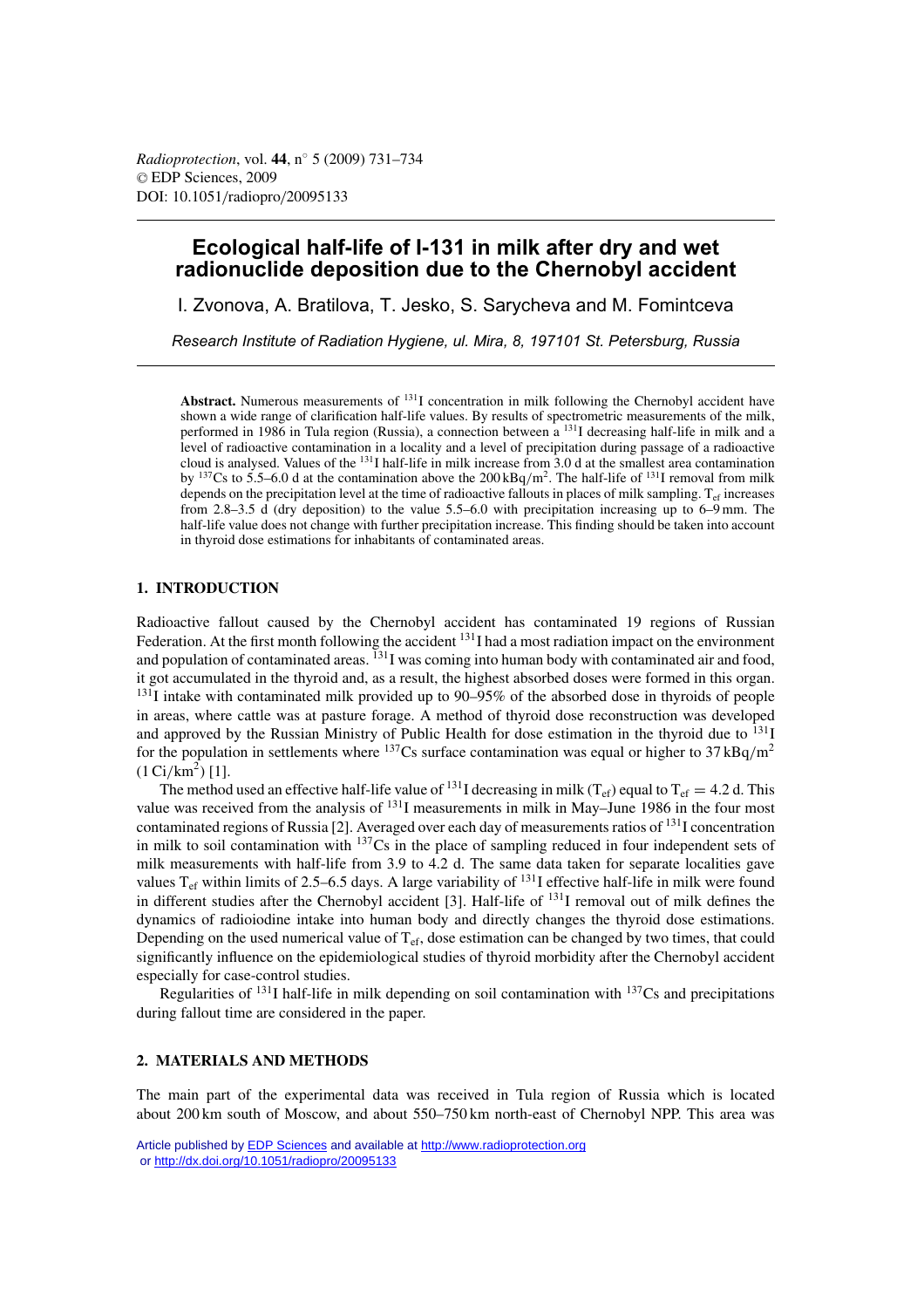#### 732 RADIOPROTECTION

significantly contaminated with radioactive fallout on April 29–30, 1986. <sup>137</sup>Cs soil contamination density varied from 0 to 0.5 Mbq/m<sup>2</sup>.

Spectrometric measurements of <sup>131</sup>I content in milk samples in Tula region were carried out from May 14 till June 12, 1986. A one channel spectrometer on the base of the crystal of NaI(Tl)  $\varnothing$ 40  $\times$  40 mm was used for this purpose. The detector was put inside the cylindrical leaden collimator in vertical position. A thin glass with 100 ml of milk was placed on the detector's face. Measurements were done in the energy interval of <sup>131</sup>I gamma-radiation: 150–450 keV. The minimally detected activity (MDA) of 131I in the sample with 100 seconds of measurement and 95% of confidence probability was equal to 0.2 kBq/l. Totally there were performed 1744 measurements of milk samples. A number of measurements with the sample activity lower than the MDA increased significantly in June. So in this study only 867 measurements made from 14 to 28 of May 1986 were used. Effective half-life of <sup>131</sup>I concentration decrease in milk was defined for each farm where milk was sampled no less than on three different dates.

It is necessary to note that the information on the  $131$  in milk samples initially contained some inaccuracy. The place of sampling was recorded in working notebooks as the name of a collective farm without a settlement name. A collective farm could include from 3 to 12 settlements with different level of radioactive contamination of soil. Dairy cattle usually passed from one pasture to another within the limits of a collective farm's lands. So a milk sample was compared to a mean level of  $137Cs$  soil contamination in a collective farm calculated as an arithmetic mean among contaminations of included settlements. Large differences in soil contamination of some collective farm sites could result in significant scattering of 131I concentration in milk. Taking these uncertainties into account, the results of half-life determinations with standard deviation above critical value 0.2 were not taken into consideration. A locality was not included the analysis if at least one of the measurements was below the MDA.

#### **3. RESULTS AND DISCUSSION**

Half-life of  $^{131}$ I removal in milk, T<sub>ef</sub>, was defined for 63 localities in Tula region. Its values with SD are shown in Fig. 1 in dependence on  $137$ Cs soil contamination of the place of sampling.



**Figure 1.** Effective half-life of <sup>131</sup>I decreasing in milk depending on <sup>137</sup>Cs soil contamination density.

It is seen that the  $^{131}$ I removal velocity became slower with the increasing of  $^{137}$ Cs contamination density in soil. Estimations of  $T_{\text{ef}}$  increase from 2.5–3.5 d in areas with low <sup>137</sup>Cs soil contamination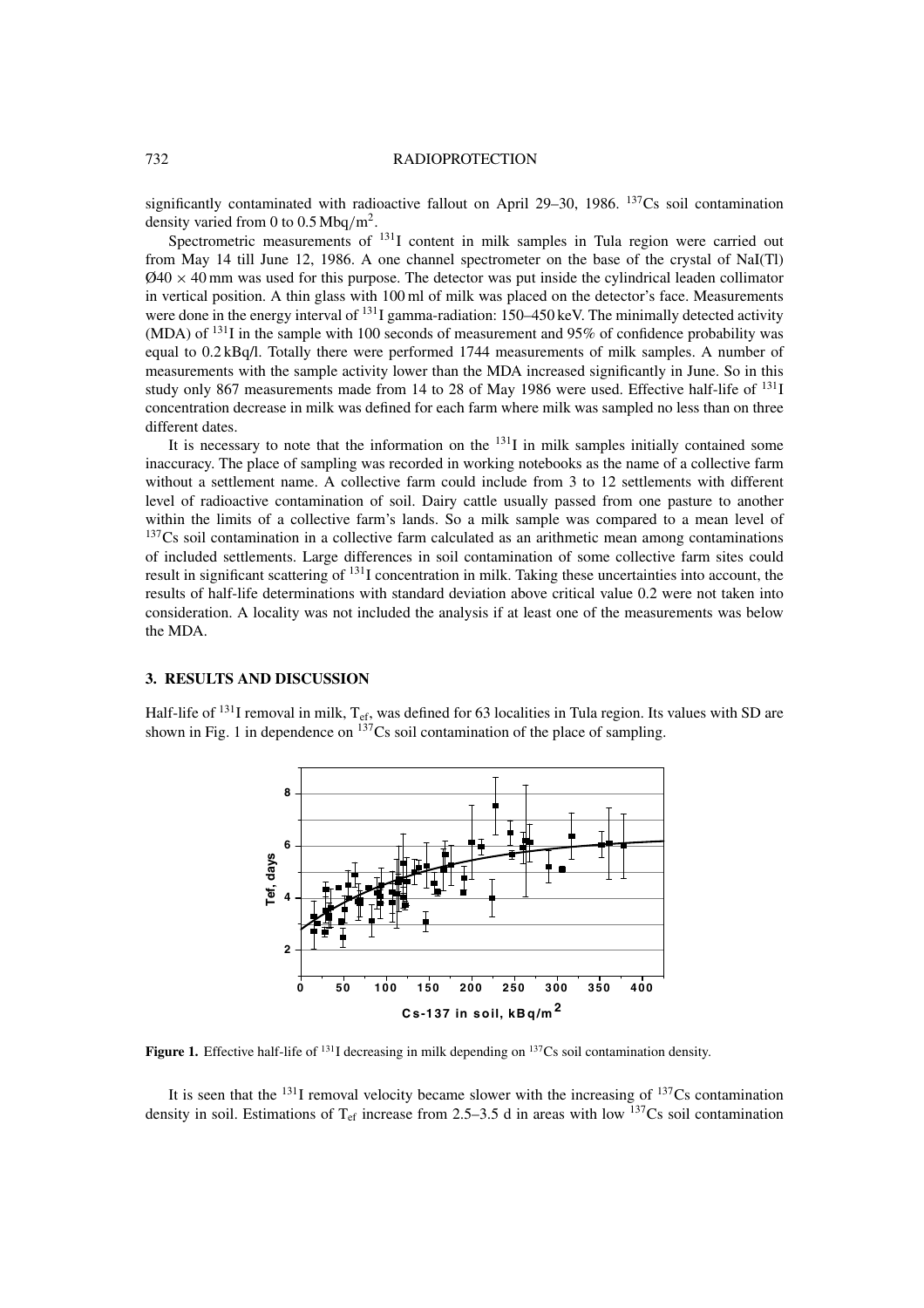#### ECORAD 2008 733

less than 30 kBq/m<sup>2</sup> to the approximately constant value 5.9  $\pm$  0.5 d in areas where <sup>137</sup>Cs density in soil was higher  $200 \text{ kBq/m}^2$ .

Analytical approximation of the experimental data could be made in different ways, for example a rather good description gives an exponential function:

$$
T_{\rm ef} = 6, 6 - 3, 8 \cdot \exp(-\sigma_{137}/200),
$$

where  $\sigma_{137}$  is <sup>137</sup>Cs soil contamination density, kBq/m<sup>2</sup>. However we choose a piecewise continuous function with linear increase in the range of  $\sigma_{137}$  from 0 to 220 kBq/m<sup>2</sup> and a constant value at higher soil contamination levels:

$$
T_{ef} = 2, 8 + 0, 014 \cdot \sigma_{137}, d, \text{ if } 0 < \sigma_{137} < 220 \text{ kBq/m}^2;
$$
  
\n
$$
T_{ef} = 5, 9 d, \text{ if } \sigma_{137} \ge 220 \text{ kBq/m}^2.
$$
\n(1)

All measurements of  $131$  concentration in milk were re-calculated on the date of beginning mass measurements of milk samples – 14.05.1986 using values of  $T_{\text{ef}}$  according to Eq. (1). Fig. 2 demonstrates the comparison of the reconstruction results of 131I concentration in milk with the measurements on 14 May 1986 depending on 137Cs soil contamination density. Points at the Fig. 2 mark mean values with SD of measured <sup>131</sup>I concentrations in milk averaged over narrow range of <sup>137</sup>Cs contamination in places of sampling. The solid line designates approximation of all measurements of milk reconstructed on 14.05.1986. This function is described by the following equation:

$$
T_{\rm ef} = (2.1 + 0.024 \cdot \sigma_{137}) \cdot (1 - \exp(-\sigma_{137}/20)), \tag{2}
$$

Estimated function agrees with the experimental data rather well. This confirms a reliability of the derived dependence of  $^{131}$ I removal in milk half-life on  $^{137}$ Cs surface density in a locality of sampling.



Differences in half-life velocity  $131$  removal out of milk in low and high contaminated areas can be explained by different types of fallouts: low contamination was formed mainly due to dry deposition, high contamination – because of wet deposition. After the dry deposition <sup>131</sup>I intake into cow's body with gramma grass slowed down due to the radioactive decay, weathering factors, the growth of vegetative mass. The velocity of <sup>131</sup>I intake into cow's body reflects on the dynamics of <sup>131</sup>I removal from milk. After wet deposition the removal velocity diminished due to root intake of <sup>131</sup>I from the soil to grass. If the decrease of the velocity of milk clearance from  $^{131}$ I aroused only from the process of  $^{131}$ I root